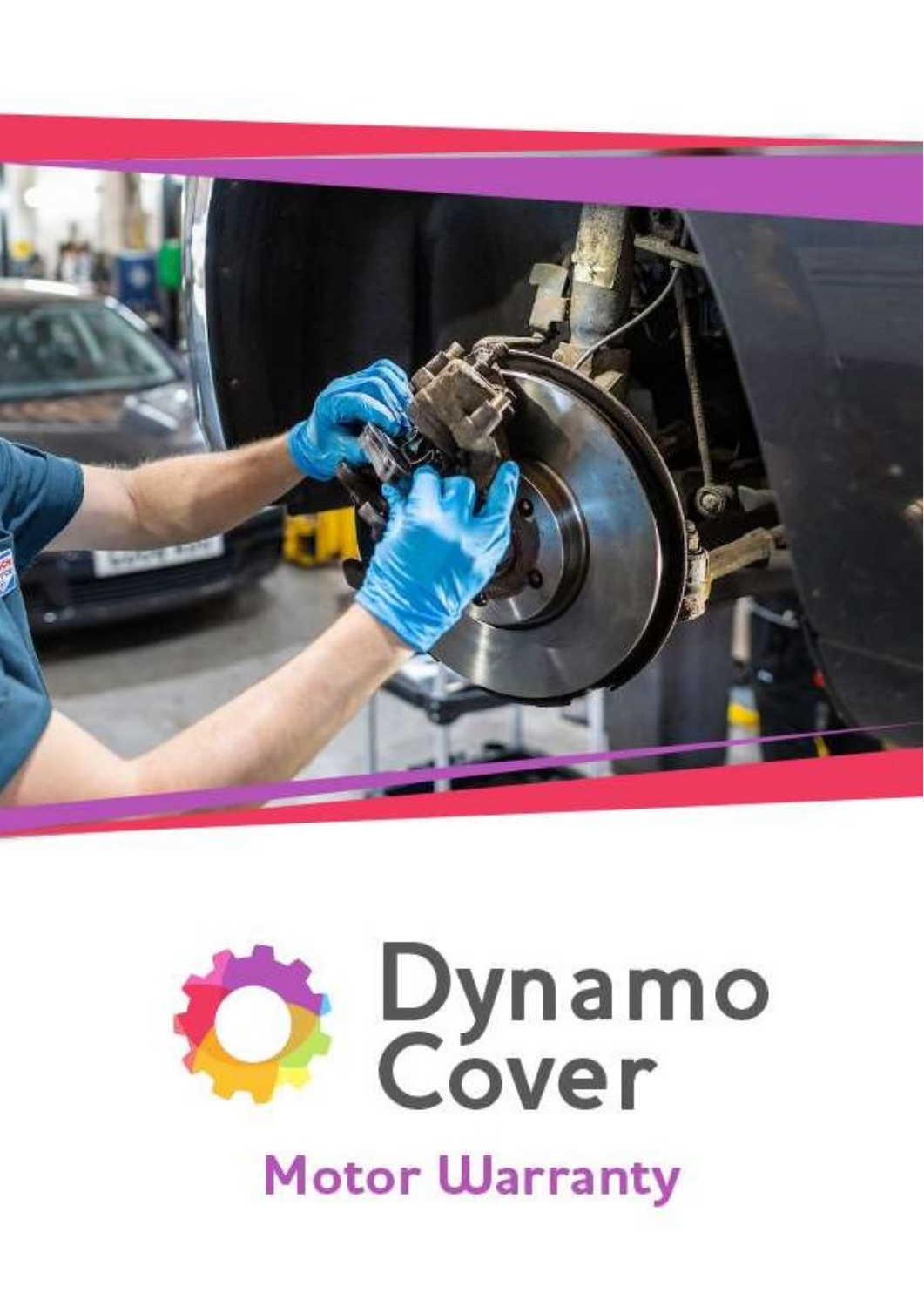# **Introduction**

Firstly; We'd like to thank you for purchasing this policy,

In this pack are some important details of your cover along with your policy certificate. It's important that you print off your certificate, and keep it in the insured vehicle at all times as it holds all the details about your policy and level of cover, should you need to make a claim.

# Who do I need to call?

Should you have a policy query, need to change something or want to renew, then you'll need to call our customer assistance team on: 0330 22 32 897

Should you have need to make a claim on your policy please call our claims team on: 0161 451 4803

If you have purchased our breakdown insurance as an addition and should you need to be rescued, then please call our 24hr emergency telephone number on: 01206 785 985

I hope you have been pleased with our service so far, and hope that we'll continue to impress you for years to come…

Alex Mills Managing Director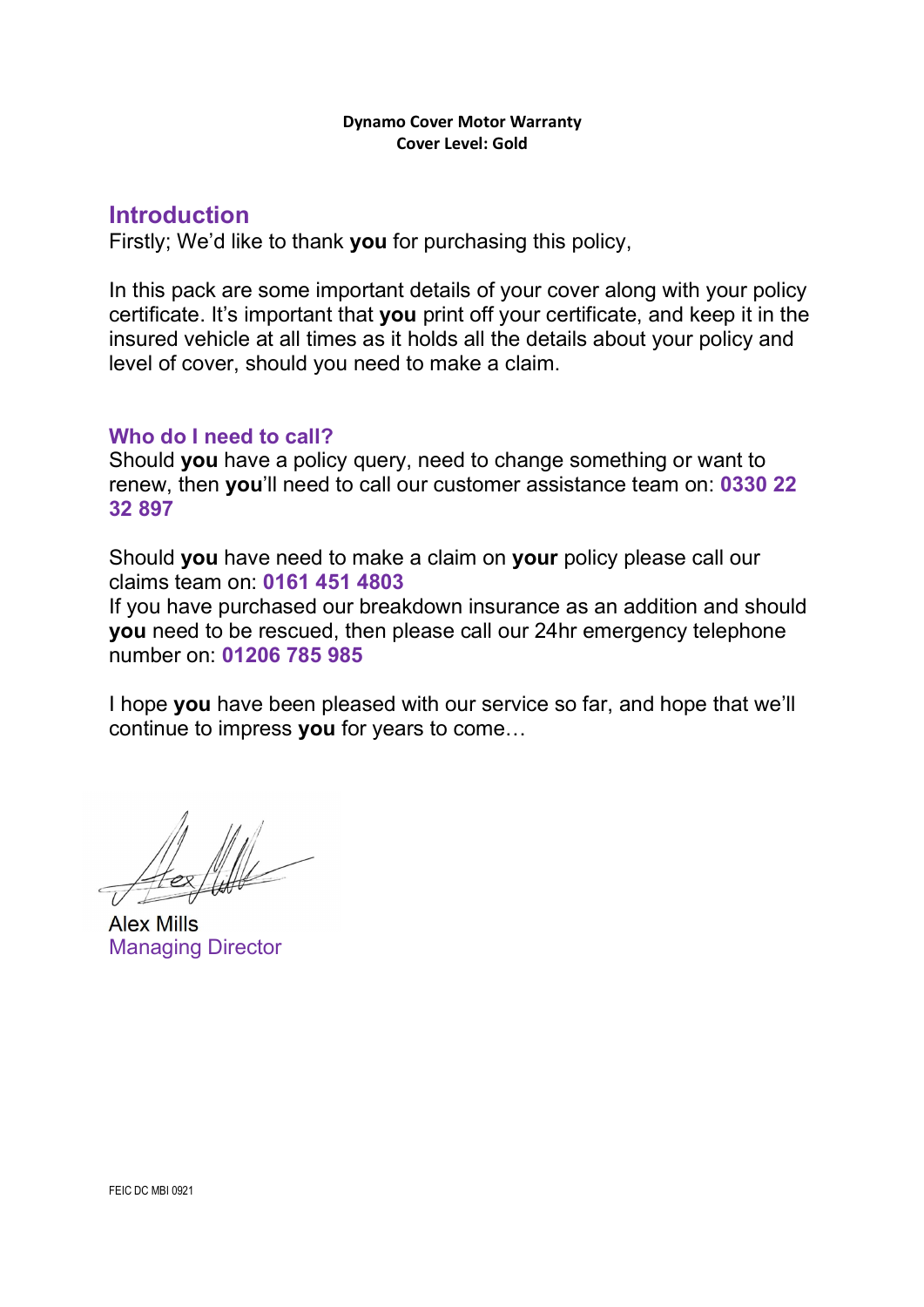### POLICY DETAILS

These terms and conditions together with the **Policy Schedule** sets out Your insurance cover. Please note the following:

- This is a contract of insurance ("Policy") between You, the purchaser named on the Policy Schedule, and Fortegra Europe Insurance Company Limited. Your Statement of Demands and Needs and the undertaking to pay the premium, forms the basis of the Policy.
- **The Administrator** (Defend Insurance) and Us do not provide advice or a personal recommendation about the suitability of this Policy. It is Your responsibility to ensure the Policy meets Your needs.
- Please check that the information contained in the Policy Schedule is correct and that it meets Your requirements. If it doesn't, please contact the Policy Retailer.
- Please read these terms and conditions carefully, in conjunction with the Policy Schedule and make sure You understand and fully comply with them, as failure to do so may jeopardise the payment of any claim which might arise and could lead to the insurance becoming void.
- Please note that as in Section MISINFORMATION, You have an obligation to provide Us with any facts which may be relevant to this insurance.
- Fortegra Financial Corporation ("Fortegra US"), a Company organised under the laws of the State of Delaware, registration number 4885848 with its main principal office located at 10151 Deerwood Park Blvd., Bldg. 100, Suite 330, Jacksonville, FL 32256, holds more than 10% of the voting rights and capital of both Us and the Administrator by virtue of the common shareholding of Fortegra US.
	- Words that have special meanings are in bold and the definitions can be found in Section 2 DEFINITIONS.

#### **DEFINITIONS**

Administrator: DEFEND INSURANCE s.r.o. Email; customerservice@defendinsurance.co.uk, Telephone No: 0161 451 4804; Address; Roztylska 1860/1 148 00 Prague, Czech Republic. DEFEND INSURANCE s.r.o. is a licensed independent insurance intermediary regulated by the Czech National Bank and is registered by the Financial Conduct Authority for the conduct of general insurance business under Temporary Permissions Regime for inbound EEA Firms, under the Firm Reference Number 679738. These registration details can be checked on the Financial Conduct Authority's Financial Services Register. Details of the Temporary Permissions Regime, which allows EEA-based rms to operate in the United Kingdom for a limited period while seeking full authorisation, are available on the Financial Conduct Authority's website. Additional details on the extent of DEFEND INSURANCE s.r.o.'s authorisation and regulation by the Financial Conduct Authority are available from the Administrator on request.

Contract of Insurance / Policy means the Mechanical Breakdown Insurance Policy underwritten between You (the Insured) and Fortegra Europe Insurance Company Limited

Foreign Matter means any object not forming part of the Vehicle.

Geographical Limits means the areas in which the Policy is effective and are Great Britain, Northern Ireland and Channel Islands plus any additional area detailed under Extra Benefits.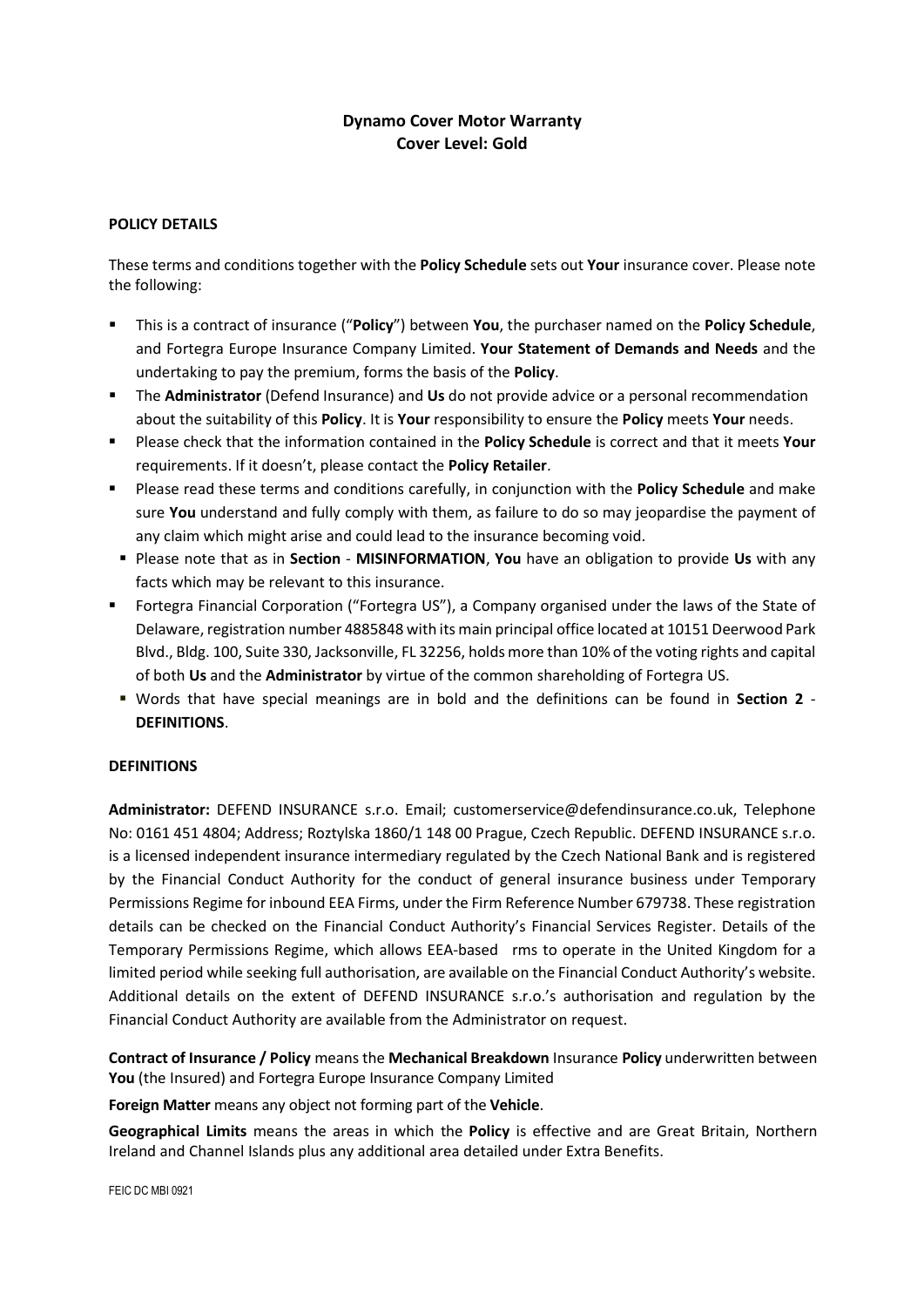Indemnity Limit means the amount shown in the Proposal / Policy Schedule subject to the lower limits as stated in these terms and conditions, inclusive of VAT up to the purchase price of the Vehicle

Insured / You / Your Any individual who is detailed on the Policy Schedule and who has applied for this Policy and has agreed to pay the premium under this Policy.

We/Us/Our: Fortegra Europe Insurance Company Ltd (Malta Company Registration Number C 84703), Office 13, SOHO Office The Strand, Fawwara Building, Triq I-Imsida, Gzira, GZR 1401, Malta. Fortegra Europe Insurance Company Ltd is authorized under the Insurance Business Act 1998 of the laws of Malta to carry out general business, and is regulated by the Malta Financial Services Authority, Triq l-Imdina, Zone 1, Central Business District, Birkirkara, CBD 1010, Malta. Deemed authorised by the Prudential Regulation Authority. Subject to regulation by the Financial Conduct Authority under reference number 805770, and limited regulation by the Prudential Regulation Authority. Details of the Temporary Permission Regime, which allows EEA-based firms to operate in the UK for a limited period while seeking full authorisation, are available on the Financial Conduct Authority's website. Annual reports on our solvency and financial position can be found at https://www.fortegra.eu/solvency-and-financialcondition-report.

Mechanical Breakdown means the sudden failure of a mechanical or electrical component, causing a sudden stoppage of its function, for a reason other than wear and tear, deterioration or negligence. Damage caused by the effect of overheating or abuse is not regarded as a Mechanical Breakdown under the terms of the Policy.

Period of Insurance means the period as shown on the schedule, from the start date to the end date of the Policy.

Proposal/Policy Schedule means any signed proposal and declaration together with any additional information You may have supplied to Us in support of Your application for insurance.

Vehicle means the Vehicle as specified on the Proposal/Policy Schedule.

Retailer means Dynamo Cover Limited Email; sales@dynamocover.com, Telephone No: 0330 22 32 897; Address; Cardiff House, Cardiff Rd, Barry, CF63 2AW .

Wear and Tear means the expected gradual reduction or deterioration in operating performance and/or function of any part(s) due to the age and/or mileage and/or usage of the Vehicle.

#### ELIGIBILITY

- You are applying as an individual, You are eighteen (18) years of age or over and You are resident in the United Kingdom, Channel Islands or the Isle of Man
- The Vehicle is under 10 years of age and has covered less than 100,000 miles
- The Vehicle must be taxed and legal for use on the public highway

#### POLICY TERM

The length of cover You have chosen is stated on Your Certificate of Insurance and will be a maximum of thirty-six (36) months. Your cover will end at the earliest of any of the below and is not renewable: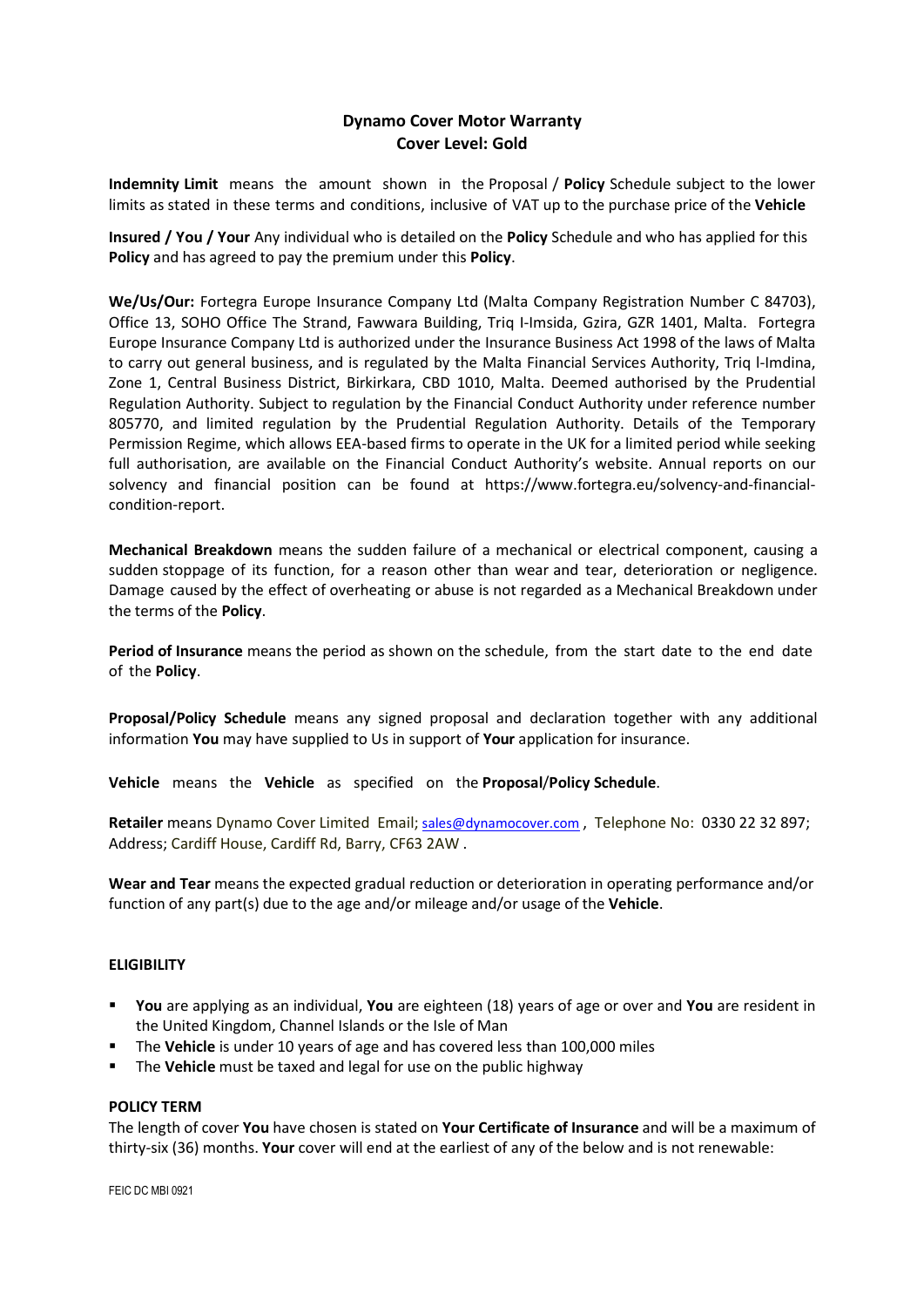- You failing to pay Your premium when due; or
- **You or the Insured Vehicle** no longer meeting the eligibility criteria for Your Policy; or
- **the Insured Vehicle** being sold, repossessed, disposed of by You or transferred to a new owner, other than under Section 9 - TRANSFERRING YOUR POLICY; or
- **the Policy** being cancelled by either You or Us; or
- The expiry date of the Policy as detailed on the Certificate of Insurance.

### WHAT IS COVERED

Please see Your proposal form for details of the maximum amounts that may be paid for each and any claim. These may be subject to lower limits as stated on these pages. All limits include VAT. There is no restriction to the number of claims You can make. Labour charges will be payable at £60 per hour inclusive of VAT.

| <b>Engine</b>            | The rocker assembly, including hydraulic<br>followers, inlet and exhaust valves [not burnt<br>valves], springs and guides, cylinder head<br>[not cracks and de-coking], cylinder head<br>gasket [except skim], push rods, camshaft and<br>followers, timing gears and chains [excluding<br>tensioner and connected electronic devices], oil<br>pump, pistons and rings, cylinder bores [not<br>cracked or porous bores], con rods, gudgeon<br>pins and bearings, crankshaft and bearings, inlet<br>manifold, solid mass or single flywheel (Not<br>Dual Mass) and ring gear. Timing belts are<br>covered as long as they have been changed in<br>line with the manufacturer's schedules. You will<br>need to be able to provide proof of this. |
|--------------------------|------------------------------------------------------------------------------------------------------------------------------------------------------------------------------------------------------------------------------------------------------------------------------------------------------------------------------------------------------------------------------------------------------------------------------------------------------------------------------------------------------------------------------------------------------------------------------------------------------------------------------------------------------------------------------------------------------------------------------------------------|
| <b>Manual gearbox</b>    | Internal shafts, gears, synchromesh hubs,<br>selectors, bearings and bushes and transfer<br>gears.                                                                                                                                                                                                                                                                                                                                                                                                                                                                                                                                                                                                                                             |
| <b>Automatic gearbox</b> | Internal shafts, gears, clutches, brake bands,<br>valve block, governor, oil pump, bearings and<br>bushes, servo, drive plate and transfer gears                                                                                                                                                                                                                                                                                                                                                                                                                                                                                                                                                                                               |
| <b>Torque converter</b>  | Failure of any internal mechanical parts.<br>Differential Internal crown wheel and pinion,<br>gears, shafts, bearings and bushes                                                                                                                                                                                                                                                                                                                                                                                                                                                                                                                                                                                                               |
| <b>Clutch</b>            | Centre plate, pressure plate, release bearing, oil<br>contamination [centre plate only] and master<br>and slave cylinders                                                                                                                                                                                                                                                                                                                                                                                                                                                                                                                                                                                                                      |
| <b>Front wheel drive</b> | Drive shafts, including constant velocity joints,<br>joints and couplings [not gaiters].                                                                                                                                                                                                                                                                                                                                                                                                                                                                                                                                                                                                                                                       |

This Policy covers the following parts against Mechanical Breakdown as defined below: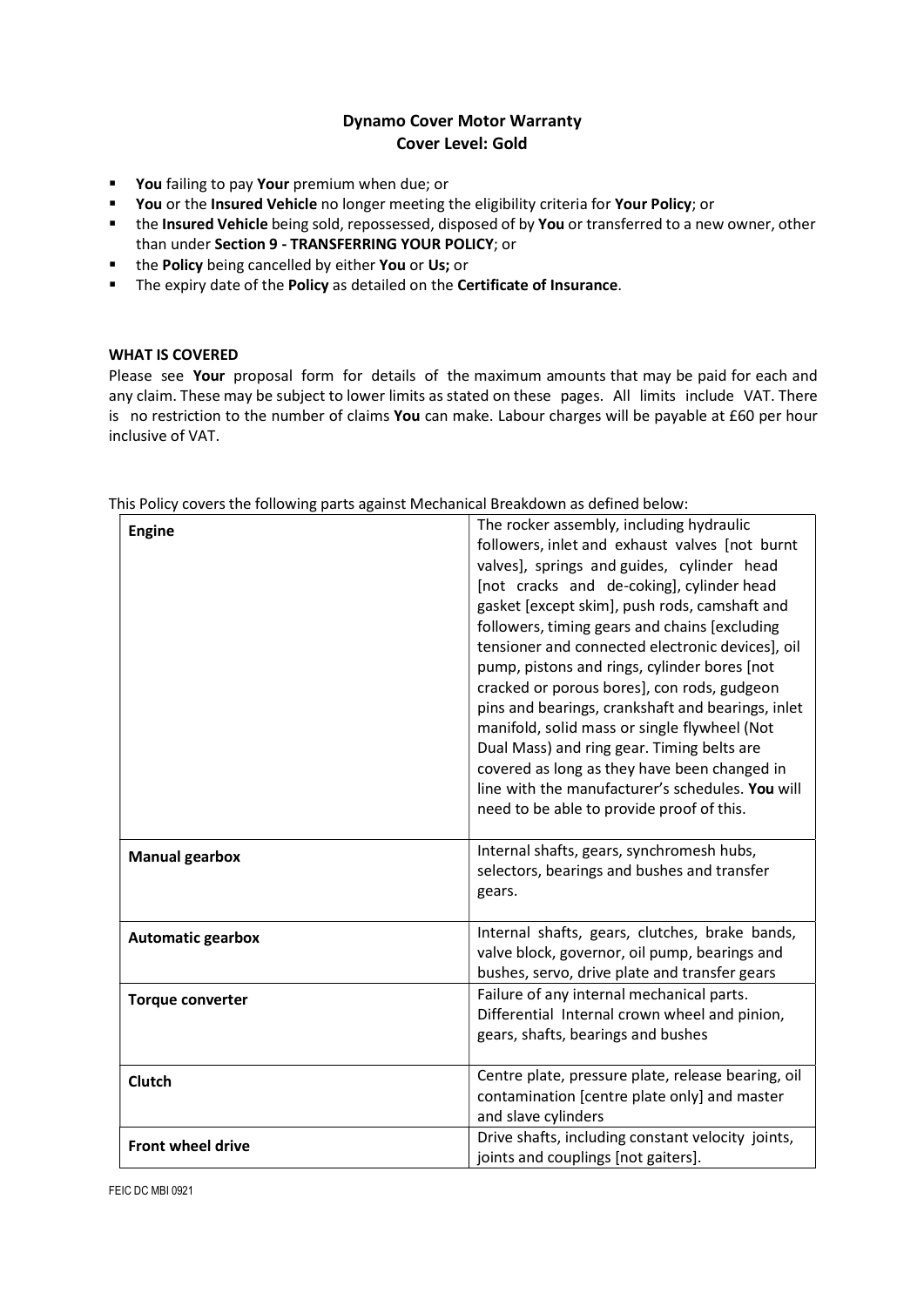| <b>Wheel bearings</b>              | Front and rear wheel bearings                                                                                                                                                                                                           |
|------------------------------------|-----------------------------------------------------------------------------------------------------------------------------------------------------------------------------------------------------------------------------------------|
| Propshaft                          | Universal joints and couplings.                                                                                                                                                                                                         |
| <b>Rear Wheel Drive</b>            | Half shafts, rear wheel external drive shafts,<br>including constant velocity joints, universal<br>joints and couplings [not gaiters].                                                                                                  |
| <b>Four Wheel Drive</b>            | All four wheel drive components are covered                                                                                                                                                                                             |
| Fuel System (diesel and<br>petrol) | Carburettors, automatic choke, lift pump,<br>mechanical or electrical fuel pumps and tank<br>sender unit.                                                                                                                               |
| <b>Fuel injection system</b>       | Throttle body, airflow meter, idle control valve,<br>cold start valve, warm up regulator, overrun cut<br>off valve, throttle potentiometer, fuel<br>accumulator, pressure regulator, map sensor<br>[except injectors and heater plugs]. |
| <b>Engine cooling system</b>       | Radiator, oil cooler, heater matrix, water pump,<br>viscous fan coupling, thermostat and thermostat<br>housing.                                                                                                                         |
| <b>Air Conditioning</b>            | The air conditioning compressor unit is<br>covered. In the event of a valid claim, system re-<br>gas is covered up to a maximum of £45.00 inc<br>VAT.                                                                                   |
| <b>Steering</b>                    | Steering rack and pinion [not gaiters],<br>steering box, power steering rack and pump,<br>idler box.                                                                                                                                    |
| <b>Turbo Charger</b>               | The turbo charger unit is covered.                                                                                                                                                                                                      |
| Front and rear suspension          | Hydrolastic displacers and hydropneumatic<br>spheres, coil springs, upper and lower<br>wishbones and ball and swivel joints.                                                                                                            |
| <b>Brakes</b>                      | Brake master cylinder, wheel cylinders,<br>restrictor valve, brake caliper seals and servo                                                                                                                                              |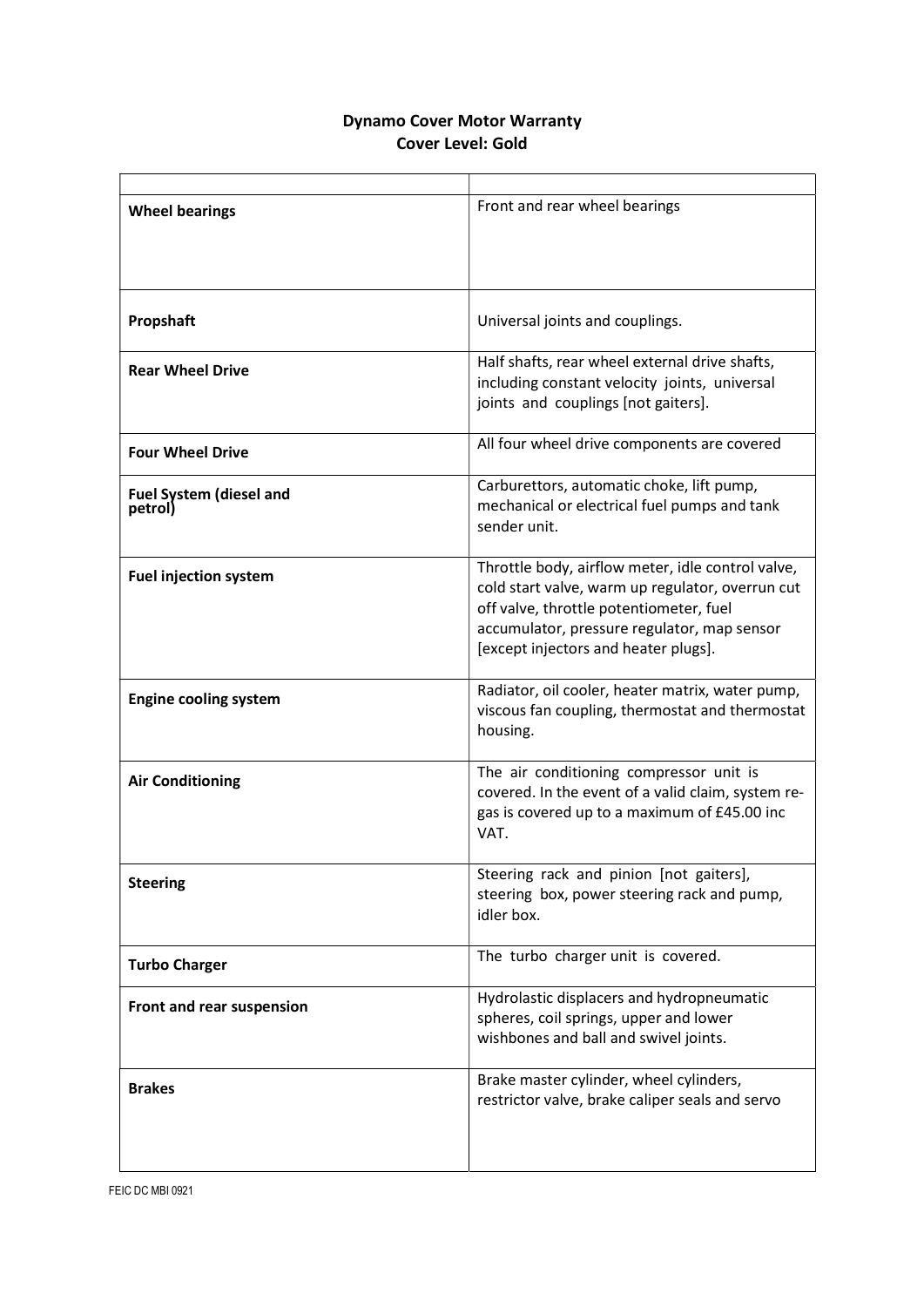| <b>Electrical system</b>       | Starter motor and solenoid, alternator, window<br>and sun roof motors, electric window<br>switches, sunroof switch, centralised locking<br>motors, heater fan motor, indicator flasher<br>relay, distributor, front and rear windscreen<br>wiper and washer motors, thermostatically<br>controlled radiator fan motor, horn and multi<br>function stalk switch. |
|--------------------------------|-----------------------------------------------------------------------------------------------------------------------------------------------------------------------------------------------------------------------------------------------------------------------------------------------------------------------------------------------------------------|
| <b>Engine Management (ECU)</b> | <b>Engine Control Unit</b>                                                                                                                                                                                                                                                                                                                                      |
| <b>Casings</b>                 | If any of the covered parts fail and this damages<br>the casing, it will also be covered                                                                                                                                                                                                                                                                        |
| <b>Working Materials</b>       | Oils, oil filter and anti freeze are covered only if<br>it is essential to replace them because of the<br>failure of a part which is covered under this<br>Policy.                                                                                                                                                                                              |

### WHAT IS NOT COVERED

- 1. Any part that is not listed under the "What is Covered" section of this Policy
- 2. Any pre-existing faults to the vehicle prior to the policy purchase date.
- 3. We will not accept liability for any claim which is reported to the Administrator more than 14 days after the relevant fault is discovered.
- 4. We will not accept for any claim where the repair has not commenced within 14 days of the relevant fault being reported to the Administrator.
- 5. The Policy does not apply to: Vehicles used for hire or reward (for example Taxis, self drive hire or driving schools), Vehicles used for any kind of timed competition or race; or non standard customized or modified Vehicles.
- 6. We will not accept any liability for damage caused by: Neglect, corrosion, any Foreign Matter, getting into or onto a part; lack of servicing, the effects of over- heating, whether caused by an insured part or not; freezing, abuse, damage to parts not covered by this Policy or consequential damage; or damage to parts we cover caused by parts not covered by the Policy.
- 7. Any claim within the first 30 (thirty) days of commencement of the Policy.
- 8. Wear and Tear, unless the additional premium has been paid and is detailed in your Schedule of Insurance.
- 9. Any excess that has been applied to this Policy.
- 10. Breakdown or damage to part(s) (whether insured or not) caused by or arising from overheating corrosion, frost, water, freezing liquids, abuse, oxidisation, not having the Vehicle serviced in line with the conditions of this Policy, not maintaining the Vehicle as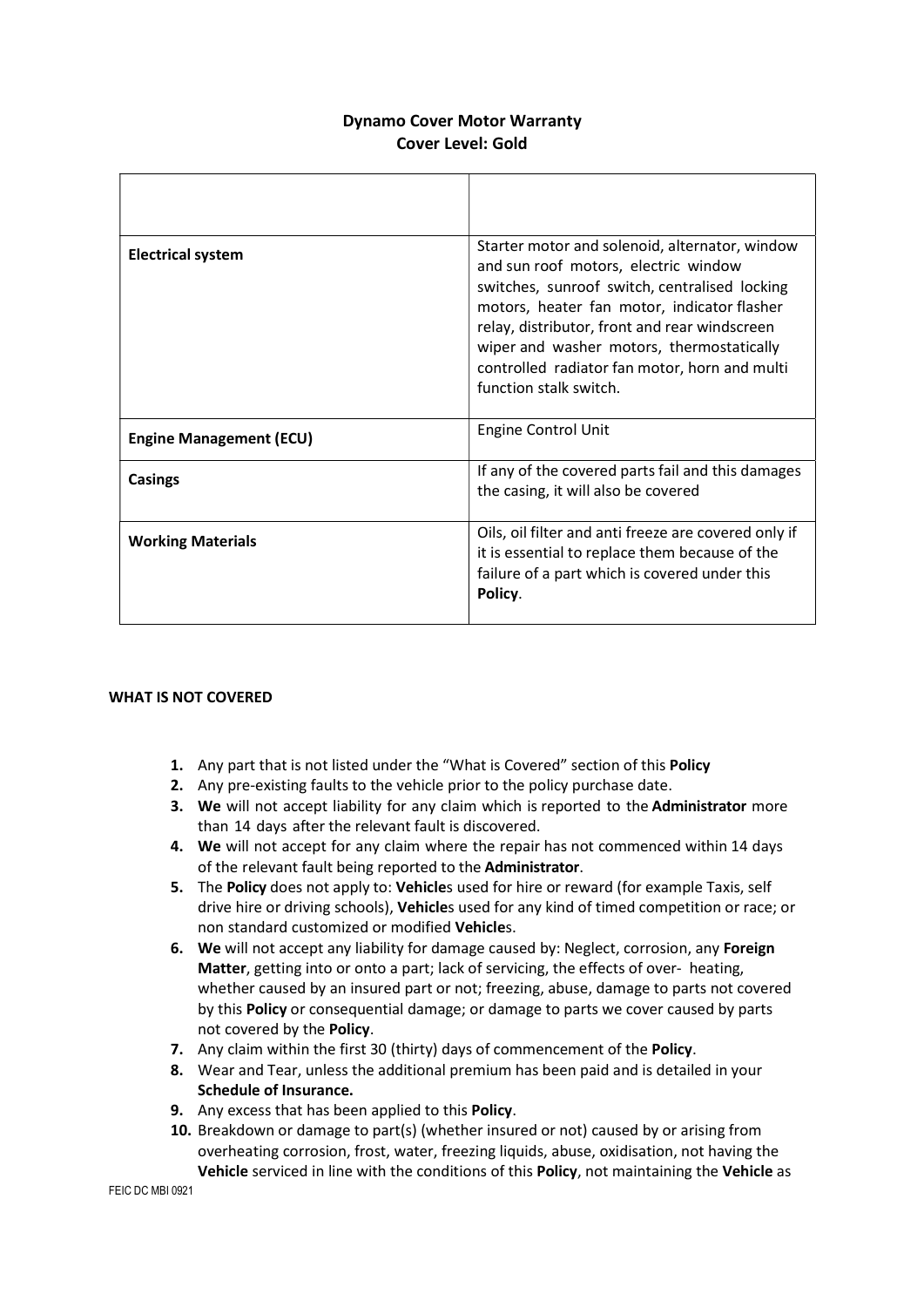set out in the Servicing section of this Policy, blockages, build up of contaminants, sludge or silt, or other foreign or waste matter that has prevented the part(s) from working properly, the gradual reduction in operating performance commensurate with the age and mileage covered by the Vehicle including but not limited to the gradual loss of engine compression necessitating the repair of valves or rings, gradual increase in oil consumption due to normal operating functions.

- 11. Repairing or replacing part(s)s which the Administrator believes were faulty or could have been identified by a suitably qualified engineer as being faulty before this Policy started.
- 12. Breakdown or damage caused by the use of the incorrect fuel, oil, lubricant, coolant or any other fluid.
- 13. Wear and Tear for any vehicle over five (5) years of age at the time of the policy start date
- 14. Diagnosis costs.
- 15. Labour costs above £60 per hour inclusive of VAT.

We will not accept liability for:

- 16. Deterioration.
- 17. The effects of poor repairs, faults or defects at the time of the sale.
- 18. Parts which have been fitted incorrectly.
- 19. Parts which are of faulty manufacture or design.
- 20. Parts not fitted as standard or optional extra by the manufacturer, unless cover for such items is agreed beforehand.
- 21. Good engineering practice (any parts which have not failed but have been reported and advised or recommended to be replaced during routine servicing and/or repair or at the time a repair is in progress).

The Policy excludes any damage caused by fire, accident or any road hazard whether or not insured under any motor insurance or accidental damage Policy. It does not provide cover for other people or physical injury. We will not accept liability for damage caused by war risks, sonic booms or nuclear radiation.

### HOW TO MAKE A CLAIM

Claims are processed entirely by phone, ensuring a fast, effective and simple claim procedure. Wherever possible, to avoid You being out of pocket, the Administrator will settle authorised claims directly with the repairer. Please ensure You follow the claims procedure, if You do not, the Administrator may not pay Your claim.

### 1. NOTIFY US

Telephone the Administrator on 0161 451 4803. The Administrator will make a note of Your claim and advise You of the location of Your nearest approved repairer.

IMPORTANT: In order for the Administrator to pay the approved repairer directly, You (not the repairer) must notify the **Administrator** of Your claim. This must be done before You give permission to a repairer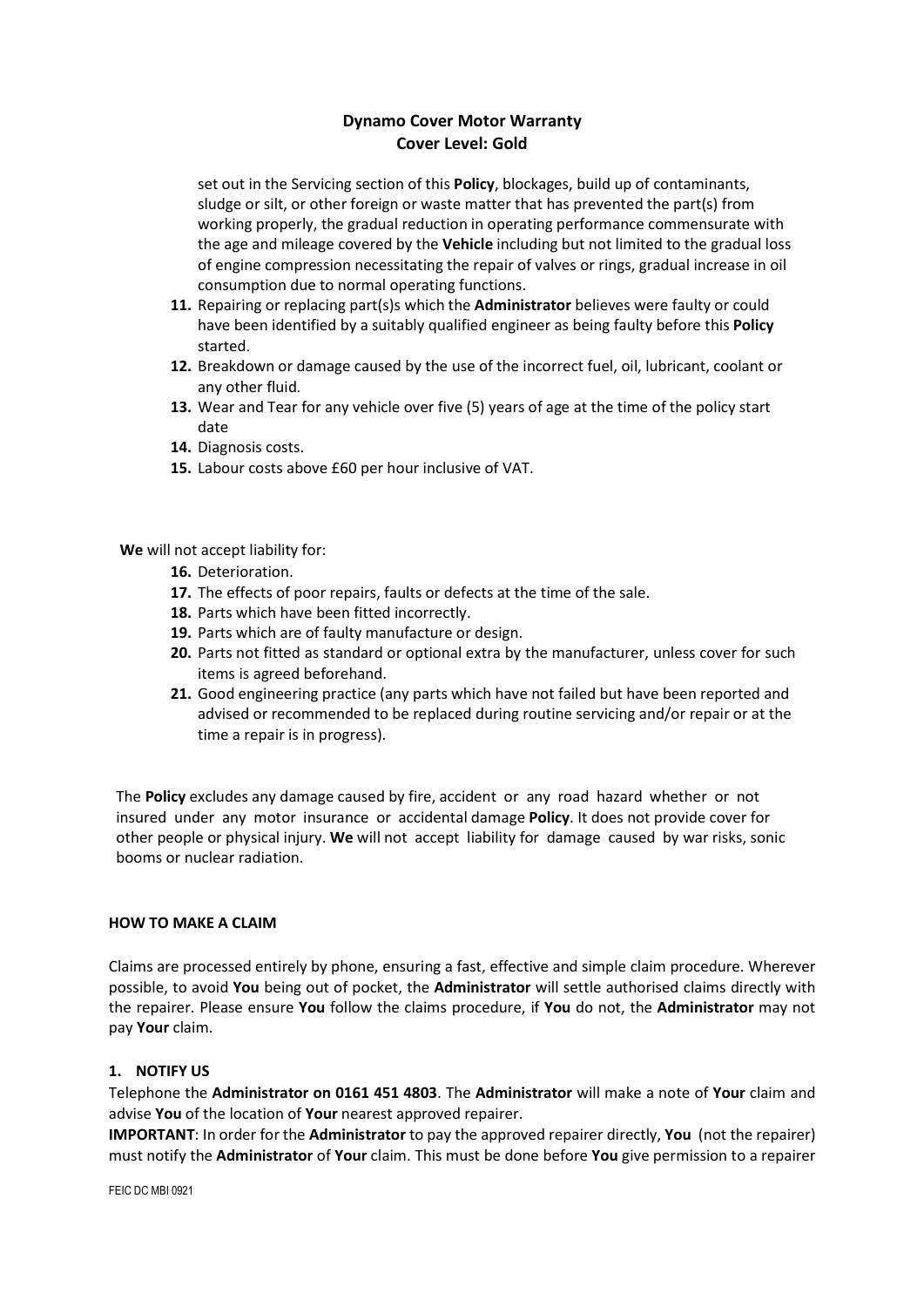to carry out any fault finding or remedial work. Notification from a repairer of a possible claim will not be accepted by the Administrator.

# 2. CONTACT THE REPAIRER

Book Your Vehicle in with the repairer and give Your permission to carry out any fault finding/diagnosis or dismantling necessary.

### 3. REPAIRER OBTAINS AUTHORITY

Once Your Vehicle, Policy schedule and service records have been handed to the repairer they will contact the Administrator to request approval for repairs.

### 4. AUTHORITY FOR CLAIM VALUE

If Your claim is accepted, an authorisation number will be issued to the repairer for the amount that will be paid under this Policy.

You are responsible for paying any amount the repairer charges over and above the authorised amount.

### 5. PAYMENT OF THE CLAIM

On completion of the repairs, the repairer must submit an invoice directly to the Administrator. The invoice must clearly show the authorisation number given, details of who the **Administrator** should pay and contain full details of the repairs, including details of all PART(s) used, labour and VAT. The Administrator may also need to see Your original service invoices.

The authorisation number will only be effective for ninety (90) days from the date it was issued and no payments will be made in respect of the authorisation number after the expiry of the ninety (90) day period.

### TO ALLOW YOUR CLAIM TO BE DEALT WITH EFFICIENTLY PLEASE OBSERVE THE FOLLOWING POINTS.

1. Check Your Policy type covers the parts(s) which have caused the breakdown.

2. Call the Administrator at the first opportunity if You believe You may need to make a claim.

3. Do not ask the repairer to notify the Administrator of a claim, this must be done by You the Policy holder.

4. If a repair is started without an authorisation number the costs will be Your responsibility and will automatically invalidate any claim under this Policy.

5. Please ensure You provide Your Policy schedule and service records to the repairer.

### CLAIMS CONDITIONS

- 1) The **Administrator** cannot agree to any claim without providing a claims authority number. The repairer must not start any repairs without this number. Please quote Your claims authority number each time You contact the Administrator about Your claim and make sure the repairer includes this number on their invoice.
- 2) If when making a claim You do not follow the correct procedure, We will not be able to pay Your claim in this instance.
- 3) No liability shall exist in respect of parts supplied, repairs carried out or any other claim under the Policy other than claims made in accordance with the procedures set out in these terms and conditions and for which specific authorisation is given by the Administrator.
- 4) We reserve the right to provide replacement parts and to carry out repairs under the Policy or to arrange for their provision by other persons.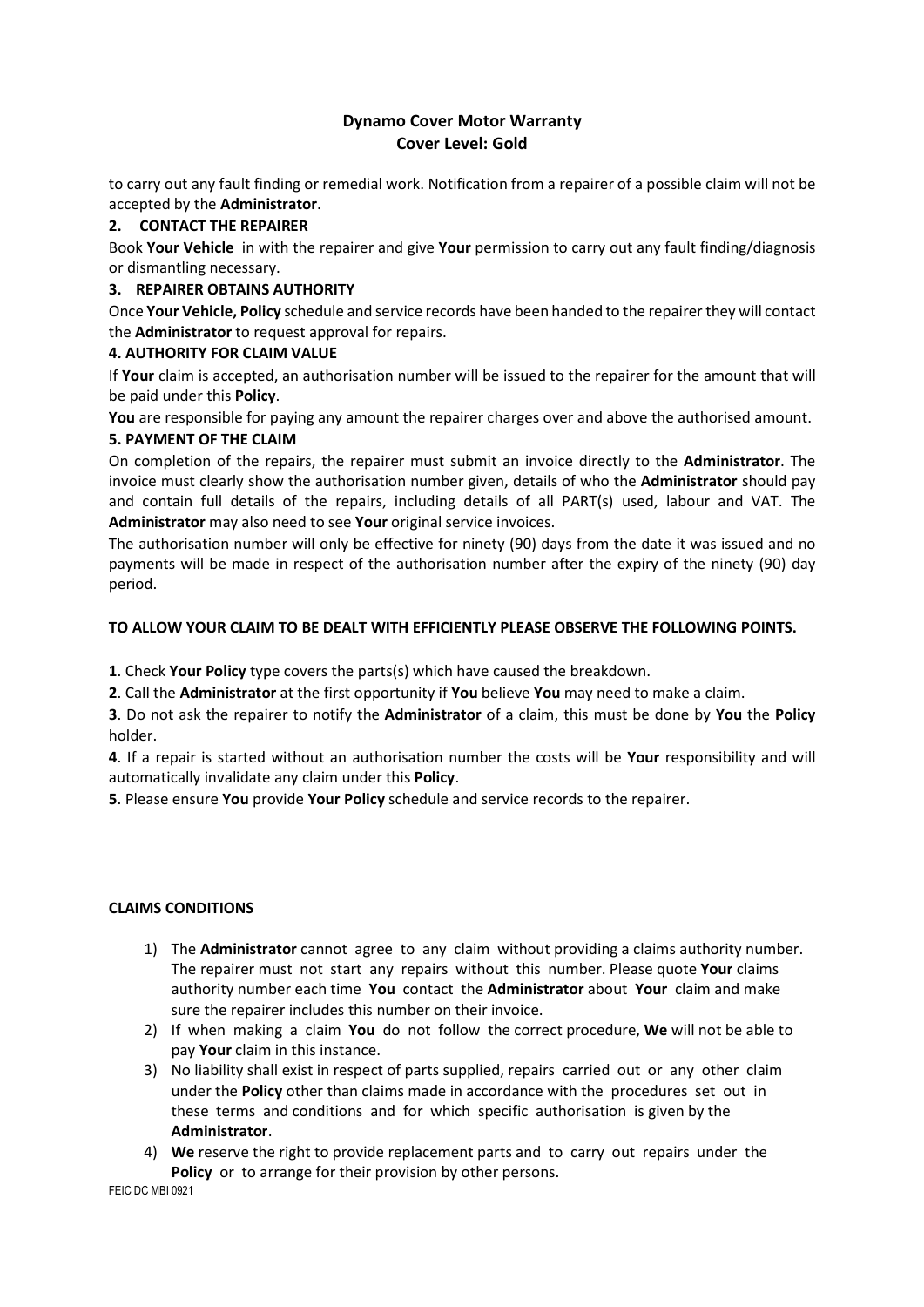- 5) The Administrator may insist that Your repairer uses exchanged or reconditioned parts to affect a repair.
- 6) If the part to be replaced has some wear or the part improves the general condition or value of the Vehicle, You may be required to pay an amount towards the improvement.
- 7) The amount of time allowed for labour will be in line with the manufacturer's/Glass's Guide standard repair times.
- 8) The cost of diagnosis is not included
- 9) The Insurer and the Administrator reserve the right to examine the Vehicle, to subject it to expert independent assessment and to name the repairer to be used. The Administrator will use the results of any expert independent assessment to determine the amount to be paid in respect of a claim. This will be subject to the claimable limits and the terms and conditions of the Policy.

### POLICY CONDITIONS

You must comply with the following conditions to have the full protection of the Policy. If You do not comply with them We may at Our option cancel the Policy or refuse to deal with Your claim or reduce the amount of any claim payment.

### Duty of Care

You must not continue to drive the Vehicle after any damage or incident if this could cause further damage to the Vehicle.

### Fraud

You must not act in a fraudulent manner. If You, or anyone acting for You, make a claim under the **Policy** knowing the claim to be false, or fraudulently exaggerated in any respect; or make a statement in support of a claim, knowing the statement to be false in any respect; or submit a document in support of a claim, knowing the document to be forged or false in any respect; or make a claim in respect of any loss or damage caused by Your willful act, or with Your connivance, then:

- We shall not pay the claim;
- We shall not pay any other claim which has been made or will be made under the Policy;
- We may at Our option declare the Policy void;
- We shall be entitled to recover from You the amount of any claim already paid under the Policy;
- We shall not make any return of premium; and
- We may inform the police of the circumstances

### Notification of Changes

If any of the following changes occur You must notify the Retailer Dynamo Cover Ltd immediately.

- Change of address
- The use of Vehicle e.g. being used for Private Hire
- Any modifications to Your Vehicle
- The Vehicle is used for more than sixty (60) days abroad in any one (1) year

Failure to notify us of any changes may invalidate You cover under the Policy.

We will then advise You of any changes in terms. You can contact the Retailer either by calling 0330 22 32 897 or emailing sales@dynamocover.com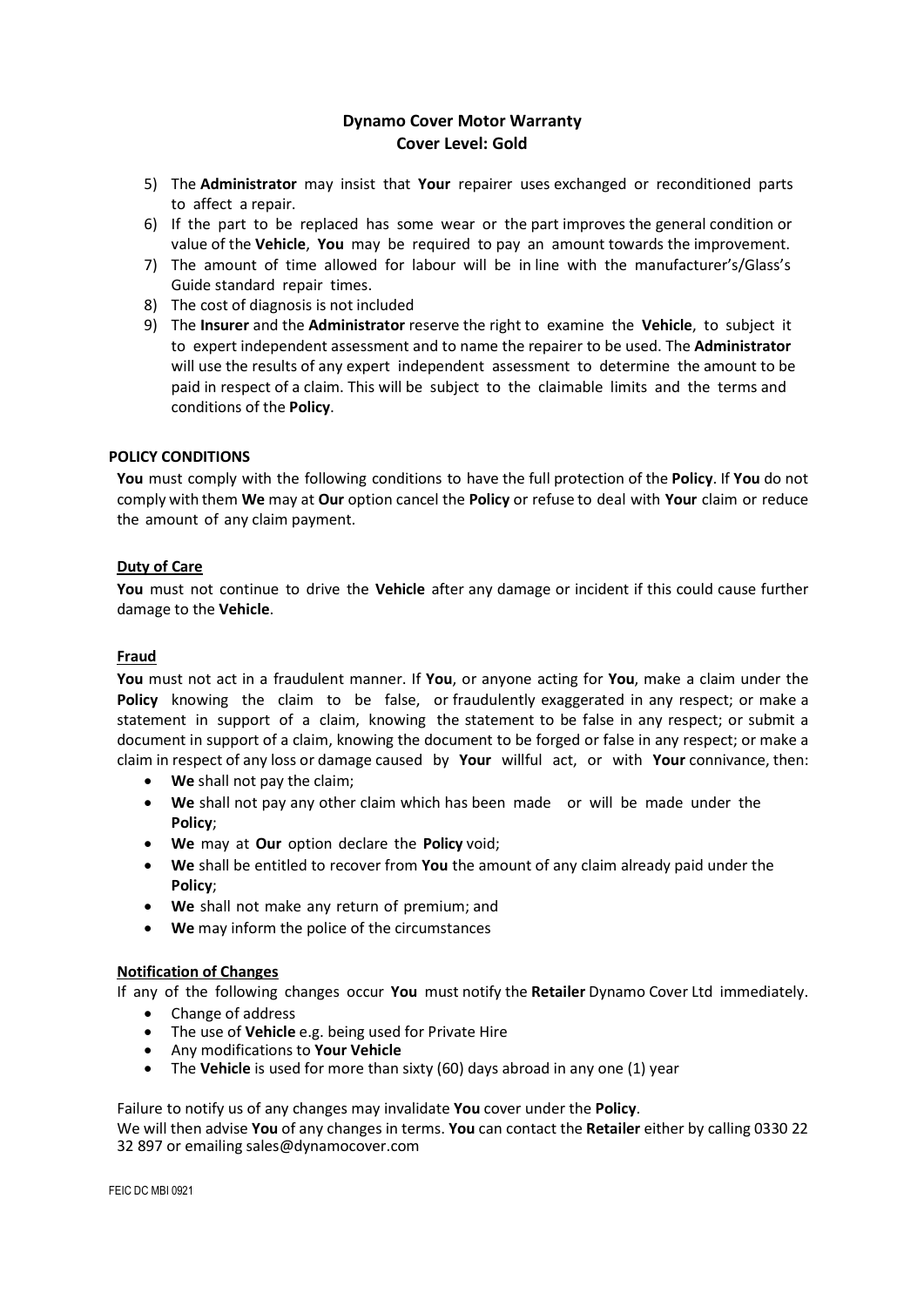#### CANCELLATION

You may cancel the Policy within thirty (30) days of the start date without financial penalty provided no claim has been submitted. Thereafter both parties must give thirty (30) days' notice of cancellation. The Policy has no surrender value and no premium paid will be refunded after thirty (30) days of the start date.

You may also be required to pay the Retailer a fee for their services should You cancel the contract

#### TRANSFER OF OWNERSHIP

If You want to sell the Vehicle You will be able to transfer the remainder of the Policy to the new owner. You must apply to The Retailer Dyamo Cover to transfer the Policy before You sell the Vehicle. There is a fee of £25 which You must enclose with Your application. The Policy cannot be transferred if the Vehicle is sold to a dealer or trader and the Policy will be automatically cancelled on such a sale. The unexpired portion of the Policy is transferable upon resale of the Vehicle to a private individual, provided that:

- All documentation relevant to the Policy has been passed over to the new owner; and
- The Vehicle has been serviced and maintained according to the Policy.

We may declare void any Policy where the Proposal / Policy Schedule does not correctly show the exact Vehicle type, model, age and mileage. If You give incorrect information on the Proposal / Policy Schedule, the Policy may be void or, at the Administrator's option, allowed to continue subject to the payment and receipt of any additional premium that may be required to reflect the correct information.

The mileage quoted on the Proposal  $/$  Policy Schedule does not guarantee that this is the true distance the Vehicle has covered.

We will not pay more than the limits shown on the Proposal / Policy Schedule or as otherwise restricted in these terms and conditions.

The Policy will only be valid if the Proposal / Policy Schedule has been received by the Administrator and the premium has been paid and received in accordance with these terms and conditions. The Administrator has the right to refuse an application for cover.

Your rights as set out in the Policy are in addition to Your legal rights.

You cannot change these terms and conditions unless You have Our written agreement. We may appoint any person to handle claims, including payment thereof. We reserve the right to change at any time any of the parties providing administration or claims handling or related services under the Policy.

At the time of cover the **Vehicle** must be taxed and legal for use on the public highway.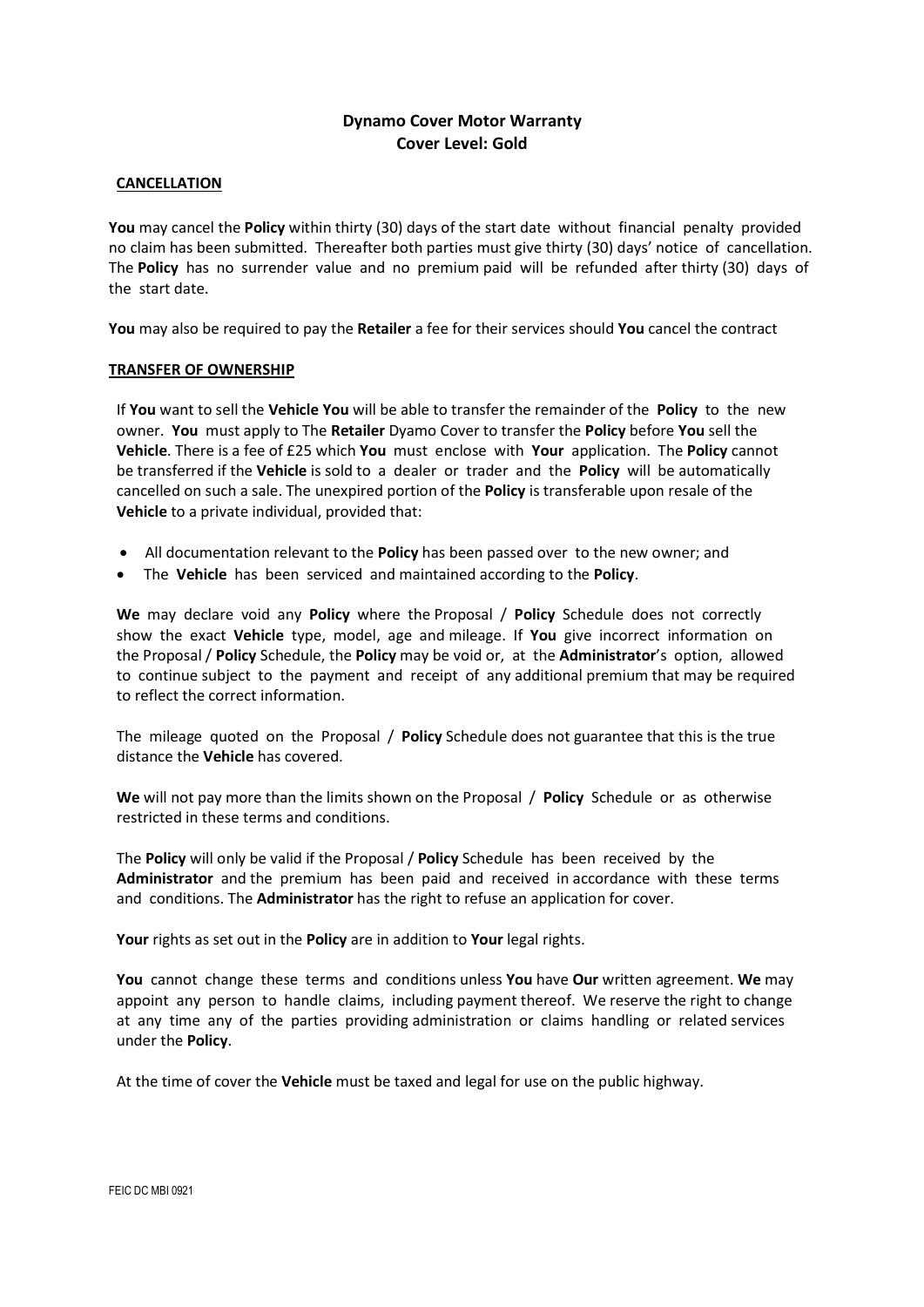#### **SERVICING**

You are required to ensure and maintain the servicing of Your Vehicle by a VAT-registered garage.

#### SERVICE REQUIREMENT:

The vehicle must be serviced in line with the manufacturers guidelines or at intervals of twelve (12) months / 12000 miles whichever is sooner and must consist of:

- Change engine oil and filter.
- Check oil levels in the gearbox and differential and top up where necessary.
- Check coolant level and anti-freeze/inhibitor strength. Top up where necessary.
- Check timing belt [if fitted] and renew if necessary.
- Brake fluid must be replaced in accordance with the manufacturer's recommendation.

SERVICE TIMING: The Vehicle must be serviced within twenty-one (21) days or 500 miles (whichever is sooner) of the due timing of the Vehicle service.

PROOF OF SERVICING: Acceptable proof of servicing is either the vehicle service handbook which has been correctly stamped and completed by a VAT registered garage or fully detailed VAT service invoice(s) indicating servicing dates and mileages.

#### SERVICE HISTORY AT POLICY START DATE

- 1. Where the service schedule has been carried out by a VAT registered garage and has been correctly stamped and completed in the service handbook of the vehicle or fully detailed VAT service invoice(s) indicating servicing dates and mileages are provided, continue to follow the SERVICE REQUIREMENT of this Policy.
- 2. If the Vehicle has a partial service history but a service has been carried out in the last twelve (12) months by a VAT registered garage following the manufacturers service requirements continue to follow the SERVICE REQUIRMENT of this Policy.
- 3. If the vehicle has incomplete or no previous service history at inception of this **Policy** then a service in accordance with the SERVICE REQUIREMENT of this policy must be carried our within twenty-one (21) days or 500 miles (whichever sooner) of inception of the Policy.
- 4. Failure to maintain and provide proof that the service standards set out in points 1,2 and 3 under this section of this Policy have been met will invalidate the cover.

#### Warning

Timing belts [otherwise known as camshaft drive belts]. If Your Vehicle has a timing belt, please make sure that it is in good condition and that it is checked and changed in line with the manufacturer's recommendations. If the timing belt breaks it can cause serious and unnecessary engine damage and inconvenience. No responsibility will be accepted for damage caused by the failure of a worn out timing belt which was not checked at either a purchase or annual inspection.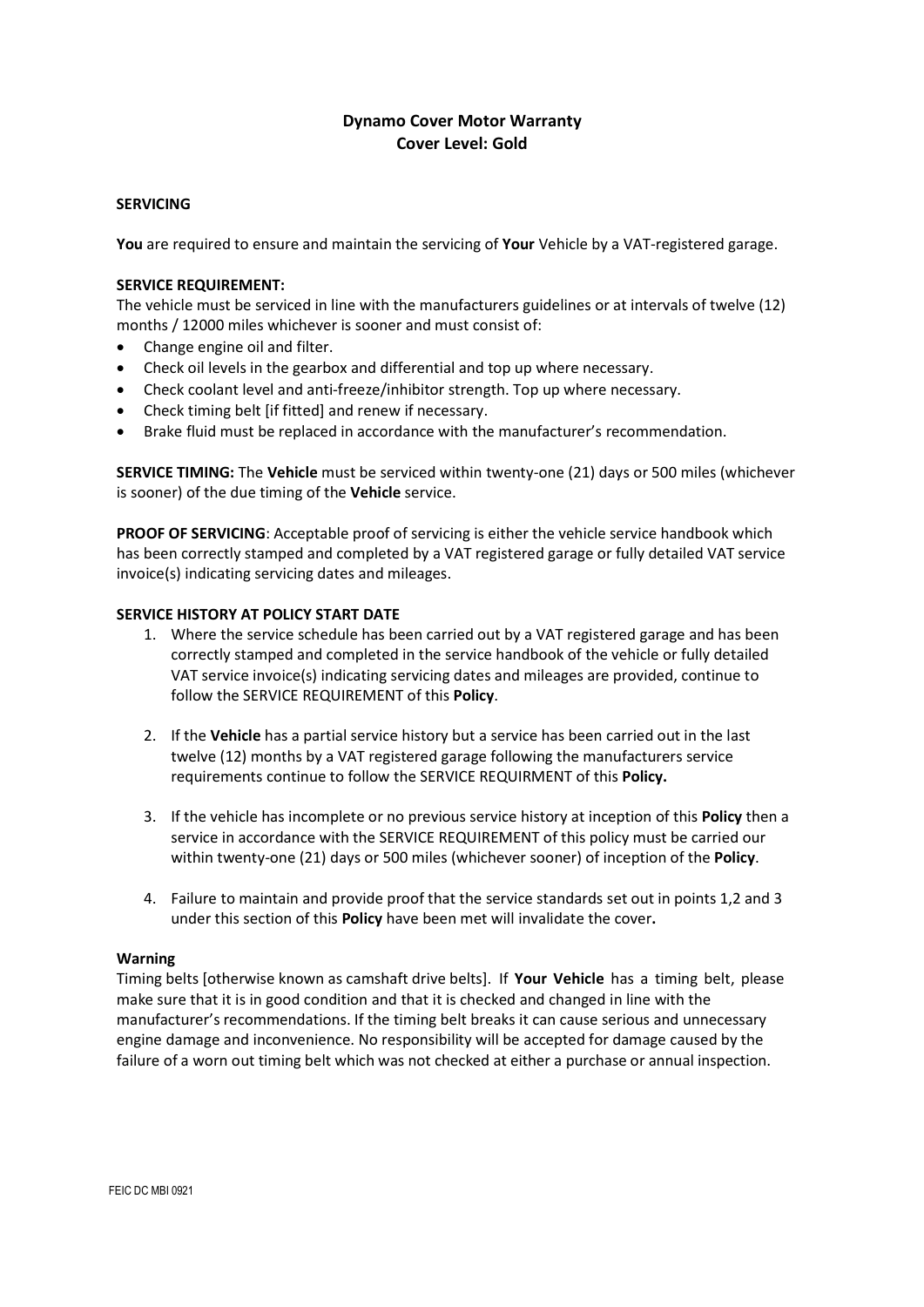#### EXTRA BENEFITS

The extra benefits listed below will be provided subject to the limits specified in the Proposal / Policy Schedule if any of the parts covered under the Policy fail and You are stranded with the Vehicle.

#### Vehicle Replacement

The Administrator will pay up to £30 a day [including VAT], for up to seven days, towards the cost of a replacement Vehicle. You can only have a replacement Vehicle if the Vehicle is being repaired under the Policy and prior authority has been given by the Administrator's claims department.

#### Exclusions

- We will not provide a replacement Vehicle for the first twenty-four (24) hours that You are without the Vehicle or during any delay the repairer may have waiting for parts or commencing repairs.
- We will not cover the costs of or fuel or insurance for the replacement Vehicle.
- We will not cover any motoring fines and congestion charges that You may incur

#### Recovery

If You have not chosen the annual breakdown cover product available separately, then the Administrator will pay up to £100 [including VAT] towards the cost of towing the Vehicle to the nearest repairer if the Vehicle suffers a Mechanical Breakdown. You should ensure that Your repairer obtains an authority number that covers the recovery, and that the invoice of the person who recovered the Vehicle or the repairer's invoice is sent to:

The Administrator Defend Insurance s.r.o EMAIL: claims@defendinsurance.co.uk

### Overnight Accommodation and Rail Fares

The Administrator will pay up to £60 towards hotel expenses or a return rail ticket if the Vehicle suffers a valid Mechanical Breakdown and You are unable to return home. We will require You to provide proof of the expenditure. You cannot claim for the cost of meals and drinks. You can only qualify for overnight accommodation and rail fares if the Vehicle is being repaired under the Policy and prior authority has been given by the Administrator's claims department.

#### Driving abroad

The Policy is valid for up to an aggregate of Sixty (60) days per annum for driving in the Republic of Ireland and mainland Europe. The Administrator will not pay more than the equivalent UK cost for parts and labour.

N.B. These benefits will not be provided if the failure is not covered by the Policy. Payments will be limited to those levels outlined in the Policy.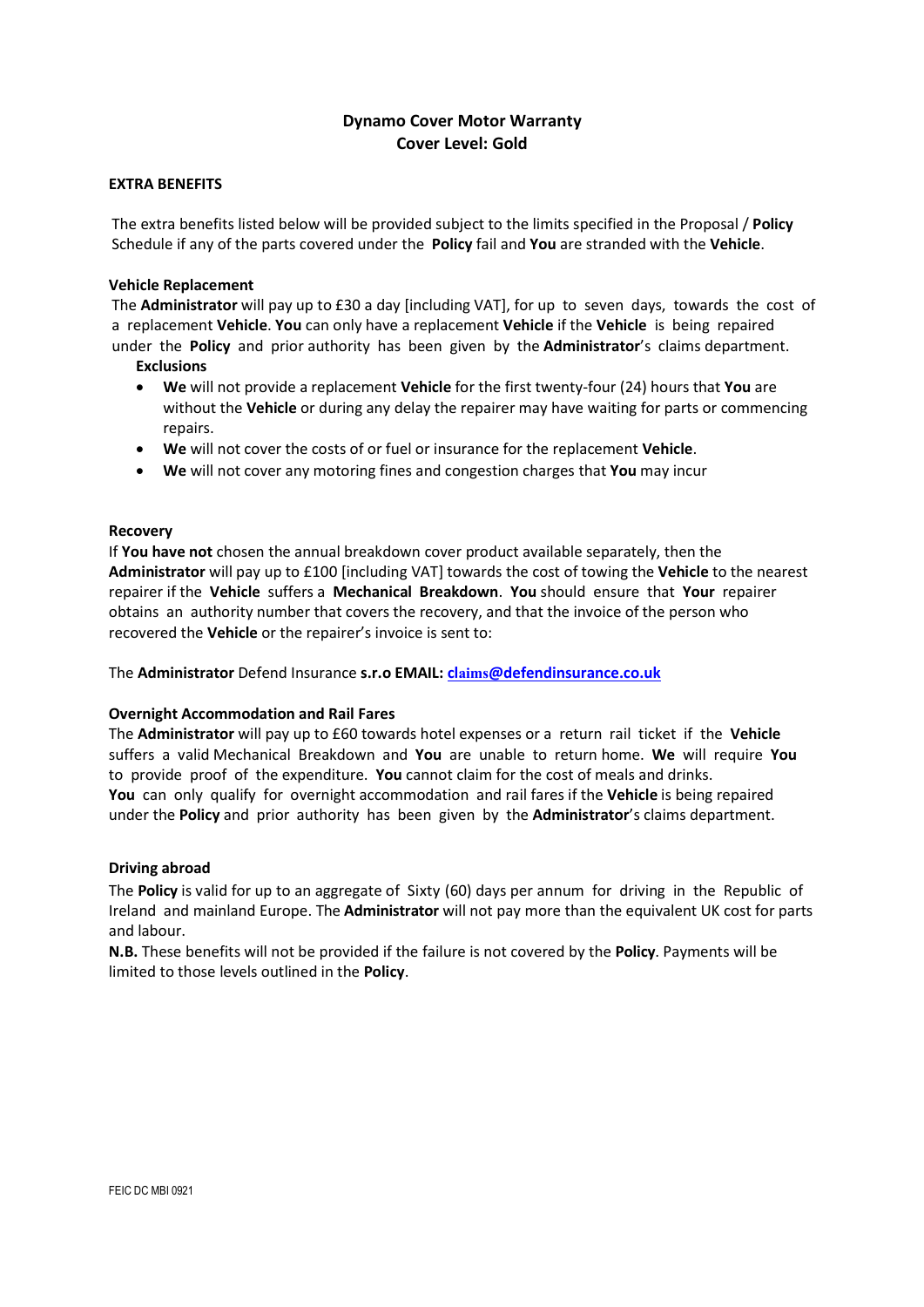#### COMPLAINTS PROCEDURE

If You wish to make a complaint about the conduct of the sale or cancellation of this Policy, including any information provided as part of the sale, please contact the **Policy** Retailer.

The Administrator handles all other complaints relating to this Policy on Our behalf. If You wish to make a complaint, please do so:

- calling 0161 451 4804; or
- emailing customerservice@defendinsurance.co.uk

The Administrator will acknowledge Your complaint promptly and will aim to resolve it within eight (8) weeks from first notification.

If the Administrator cannot resolve Your complaint within this period, they will notify You in writing to confirm the reasons why. In this case, or if Your complaint is not resolved to Your satisfaction, the Administrator will advise You of Your rights to refer Your complaint to The Financial Ombudsman Service, free of charge:

- by submitting Your complaint online please see financial-ombudsman.org.uk; or
- by email at complaint.info@financial-ombudsman.org.uk; or
- by telephone on 0207 964 1000; or
- by writing to the Financial Ombudsman Service, Exchange Tower, Harbour Exchange Square, Isle of Dogs, London, E14 9SR UK.

IMPORTANT: The Financial Ombudsman Service will expect You to have followed the above procedure before they accept Your case.

Following this complaints procedure does not affect Your legal rights.

### MISINFORMATION

When applying for insurance, varying Your cover, or submitting a claim, You or anyone acting on Your behalf must take reasonable care to answer all questions honestly and to the best of Your knowledge. Failure to do so may affect the validity of Your Policy or the payment of Your claim.

#### **SANCTIONS**

We shall not provide any benefit under this contract of insurance to the extent of providing cover, payment of any claim or the provision of any benefit where doing so would breach any sanction, prohibition or restriction imposed by law or regulation.

### THIRD PARTY RIGHTS

Except where otherwise required by law, You and We have agreed that:

• it is not intended for any third party to this contract to have the right to enforce the terms of this Policy;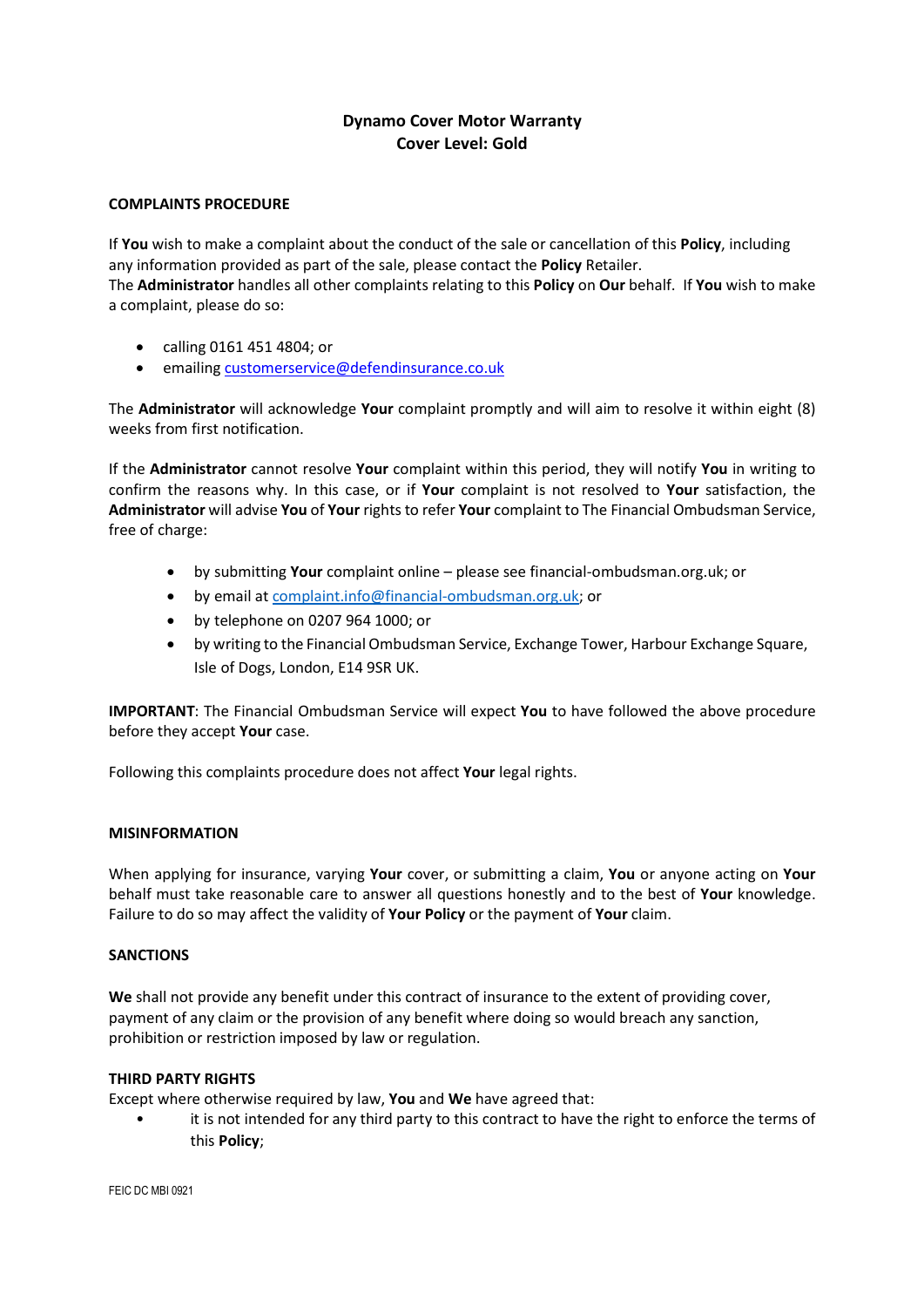You and We can rescind or vary the terms of this contract without the consent of any third party to this Policy, who might seek to assert that they have rights under this Policy.

# APPLICABLE LAW

This Policy shall be subject to the law of England and Wales, unless We and You agree otherwise.

### COMPENSATION SCHEME

You may be entitled to compensation from the Financial Services Compensation Scheme (FSCS) in the UK if, in the unlikely event, Fortegra Europe Insurance Company Ltd cannot meet its liabilities under this Policy. The level and extent of compensation provided will depend on the location of the risk, the type of insurance and on the circumstances of the claim.

Further information about the Financial Services Compensation Scheme is available from the FSCS website www.fscs.org.uk.

The FSCS can be contacted:

- online by completing the form on the FSCS website www.fscs.org.uk/contact-us/; or
- by calling 0800 678 1100; or
- by writing to Financial Services Compensation Scheme, PO Box 300, Mitcheldean, GL17 1DY; or
- by live chat via the FSCS website www.fscs.org.uk/contact-us/.

### PRIVACY AND DATA PROTECTION NOTICE

### Data Protection

Fortegra Europe Insurance Company Ltd (a joint Data Controller with the **Administrator** and the **Retailer**) is committed to protecting and respecting Your privacy in accordance with the current Data Protection Legislation ("Legislation"). Below is a summary of the main ways in which We process Your personal data.

### How We Use Your Personal Data

We may use the personal data We hold about You for the purposes of performing Your contract of insurance, this includes providing insurance that You request of Us and administering the same; including handling claims and any other related purposes, underwriting (which may include underwriting decisions made via automated means), offering renewal terms, pricing or statistical purposes. We may also use Your data to safeguard against fraud and money laundering and to meet Our general legal and regulatory obligations.

### Disclosure of Your Personal Data

We may disclose Your personal data to third parties involved in providing products or services to Us, or to service providers who perform services on Our behalf. These include Our group companies, affinity partners, brokers, agents, third party administrators, other insurers, reinsurers, other insurance intermediaries, insurance reference bureaus, credit agencies, fraud detection agencies, loss adjusters, external law firms, external accountants and auditors, regulatory authorities, and as may be required by law.

FEIC DC MBI 0921 International Transfers of Data